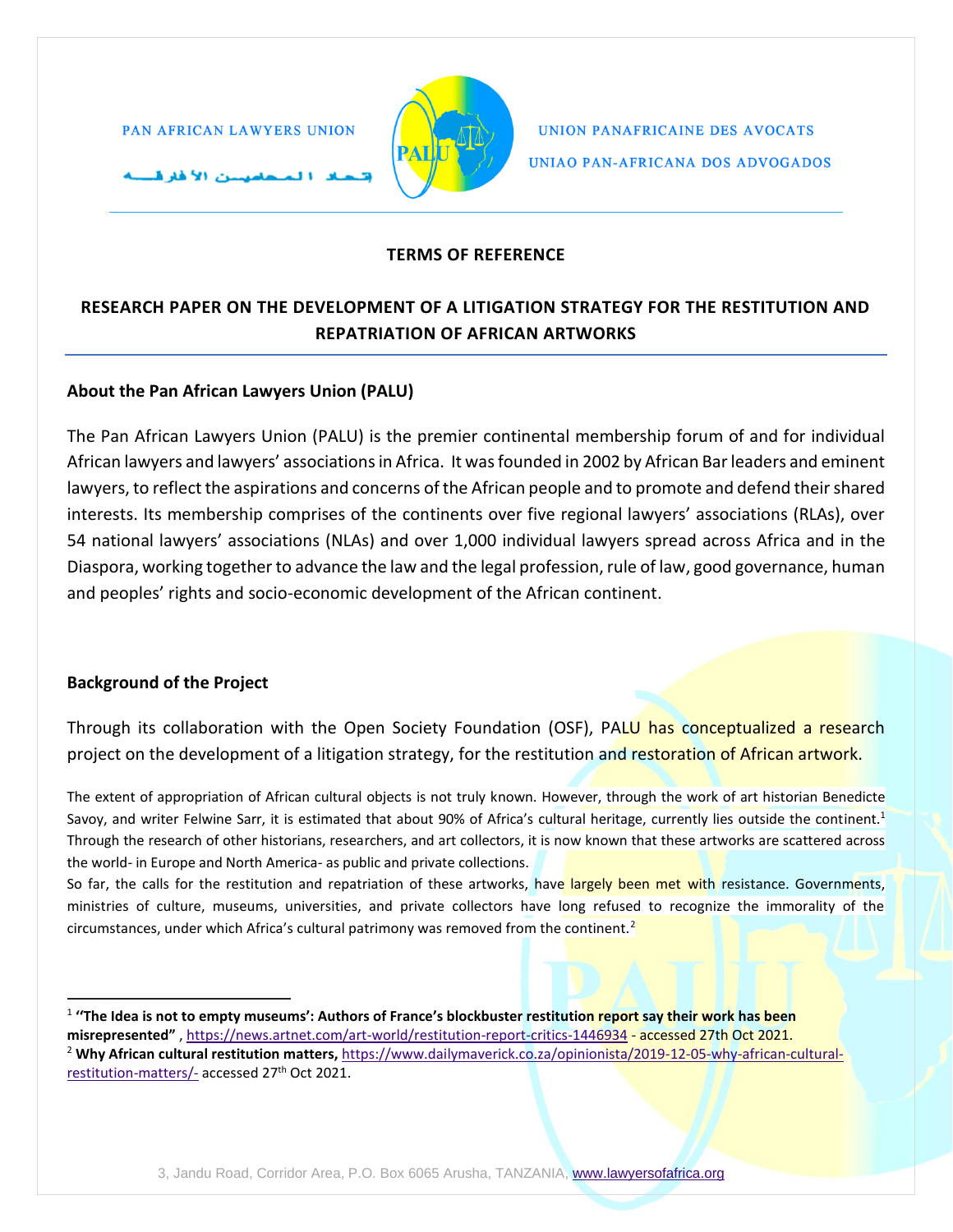

## UNION PANAFRICAINE DES AVOCATS UNIAO PAN-AFRICANA DOS ADVOGADOS

## سن الأفارق

In recent years, there have been an increasing number of requests for the return of African artworks and artefacts. Consequently, new initiatives and cooperation efforts have emerged. After the publication of the groundbreaking report by Felwine Sarr and Benedicte Savoy, advising President Emmanuel Macron to return the Benin Bronzes in the national collection, a portal opened, catalyzing other European nations to do the same.<sup>3</sup> Since the report was released in November 2018, the global movement for art restitution and repatriation has strengthened considerably. Official claims have been filed for the repatriation of historical artworks to Ethiopia, Senegal, Benin, Congo, Kenya, Nigeria and many other African countries. Notwithstanding, a lot of work needs to be done to turn hopes of cultural restitution and repatriation into reality.

As noted by OSF, restitution is a process that will unfold over an extended period. The current dynamic should produce a process that may unfold for the next twenty years. OSF, African governments, and African civil society need to prepare for a relatively long-term process. Thus, it is important to take advantage of this turning point in the discourse, to create and solidify strategies employable for a successful campaign for the restitution and repatriation of African artworks and artefacts.

Within the context, PALU in partnership with OSF, is launching a research project, into the development of a litigation strategy for the restitution and repatriation of African artworks and artefacts. The research would be carried out in three focus areas- Europe, North America, and Africa- simultaneously.

### **Description of the Assignment**

To this aim, PALU is looking for experienced, expert consultants to assist in the development of a litigation strategy for the restitution and repatriation of African artworks and **artefacts.** 

The Consultant will be responsible for the research and writing of research paper which -

i. Identifies and establishes the existing legal framework under both domestic and regional law, for the restitution and repatriation of African artworks and artefacts, in Europe, North America and Africa, respectively.

<sup>&</sup>lt;sup>3</sup> Western Museums are finally reconsidering their African collections. We gathered 3 experts to explain why and what needs **to happen next**, [https://news.artnet.com/art-world/benin-bronzes-roundtable-](https://news.artnet.com/art-world/benin-bronzes-roundtable-1976576?fbclid=IwAR376fafkhkw3m9hURyjweUCPCrHiCcnmVeU95CE_49zxXwXkGkZwm3gcNA#.YMdA1TyiFjQ.facebook)[1976576?fbclid=IwAR376fafkhkw3m9hURyjweUCPCrHiCcnmVeU95CE\\_49zxXwXkGkZwm3gcNA#.YMdA1TyiFjQ.facebook](https://news.artnet.com/art-world/benin-bronzes-roundtable-1976576?fbclid=IwAR376fafkhkw3m9hURyjweUCPCrHiCcnmVeU95CE_49zxXwXkGkZwm3gcNA#.YMdA1TyiFjQ.facebook) -Accessed 27th Oct 2021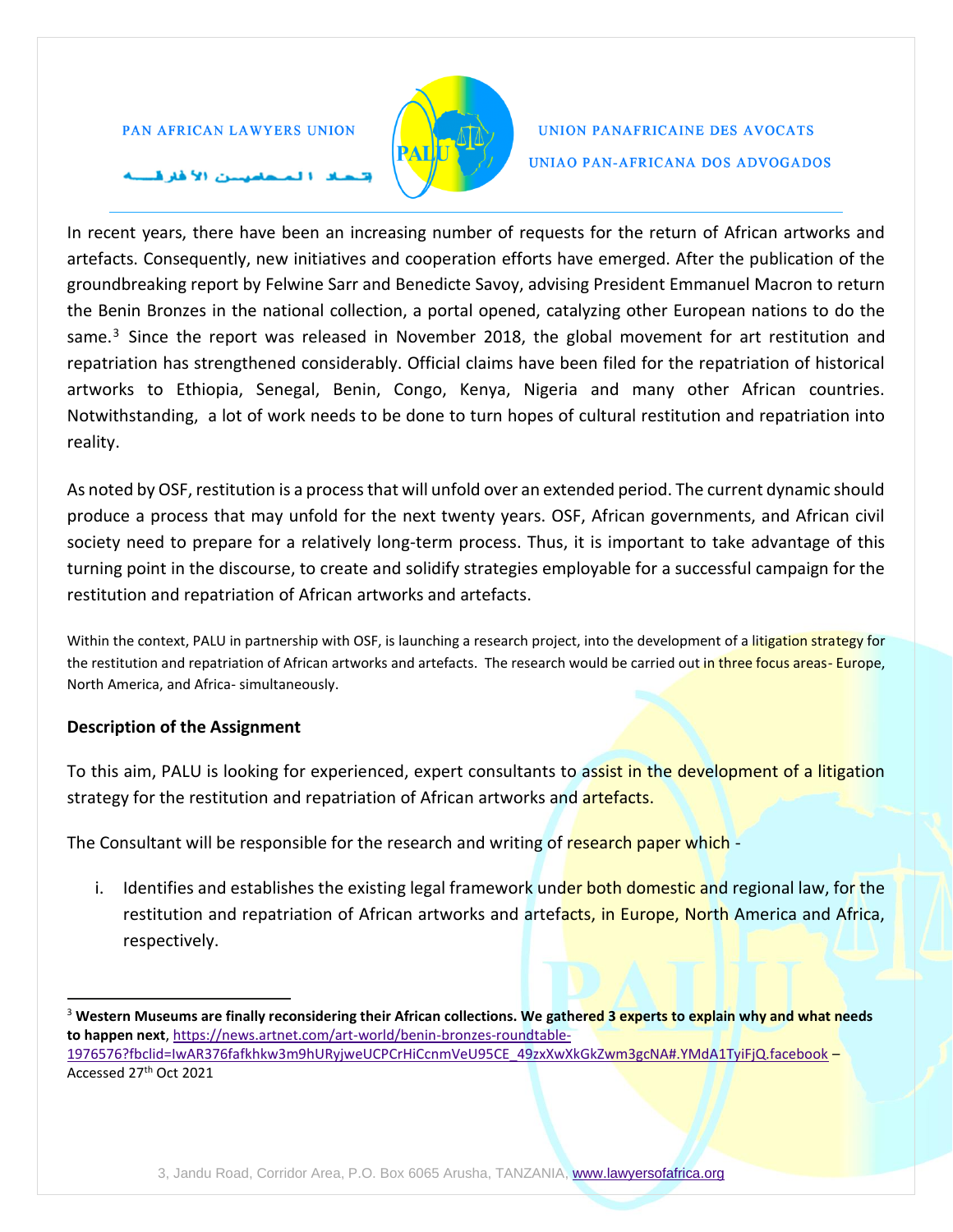

## UNION PANAFRICAINE DES AVOCATS UNIAO PAN-AFRICANA DOS ADVOGADOS

### ت الأهارة.

- ii. Identify and establish the domestic and regional legal institutions available as litigation avenues, in Europe North America and Africa, respectively.
- iii. Establish the possibility of seeking remedies identified under the African Union's policy on transitional justice, including reconciliation, social cohesion, reparations-material, collective and moral, redistributive justice, memorialization and other elements of justice and accountability
- iv. Identify other outcomes (and remedies) of the litigation process, beyond restitution and repatriations.
- v. Identify the challenges of using litigation as an avenue and recommend possible solutions and/alternatives to these challenges.
- vi. Identify stakeholders and interested persons, to explore options for the possibility of developing a network/community of practice, for activists and litigators working on restitution and repatriation.
- vii. Identify a range of organic innovative tools that can be deployed, in implementing the solutions and strategies developed by the research.

### **Project Management**

- i. Participate in an initial kick-off (inception) meeting, to meet with the PALU project team, discuss the project, validate critical objectives, agree on learning objectives, and develop a project plan to guide the project through completion.
- ii. Continuous updates to the PALU project team on the progress of the assignment.
- iii. PALU project team and the Consultants would validate the research.
- iv. Any identified issues for resolution, identified during the validation process will be implemented by the Consulting firm and approved and accepted by PALU.

#### **Experience**

The Consultant shall:

- i. have as its employees or at its service, qualified expertise, with an advanced degree in International Law or related disciplines, with previous experience in areas closely related to the tasks described in the ToR.
- ii. demonstrate a record of completing similar projects, including strategy development and research within their national and regional legal framework.
- iii. should have strong project management ability and excellent communication skills. Proficiency in more than one language will be considered as an asset, particularly French.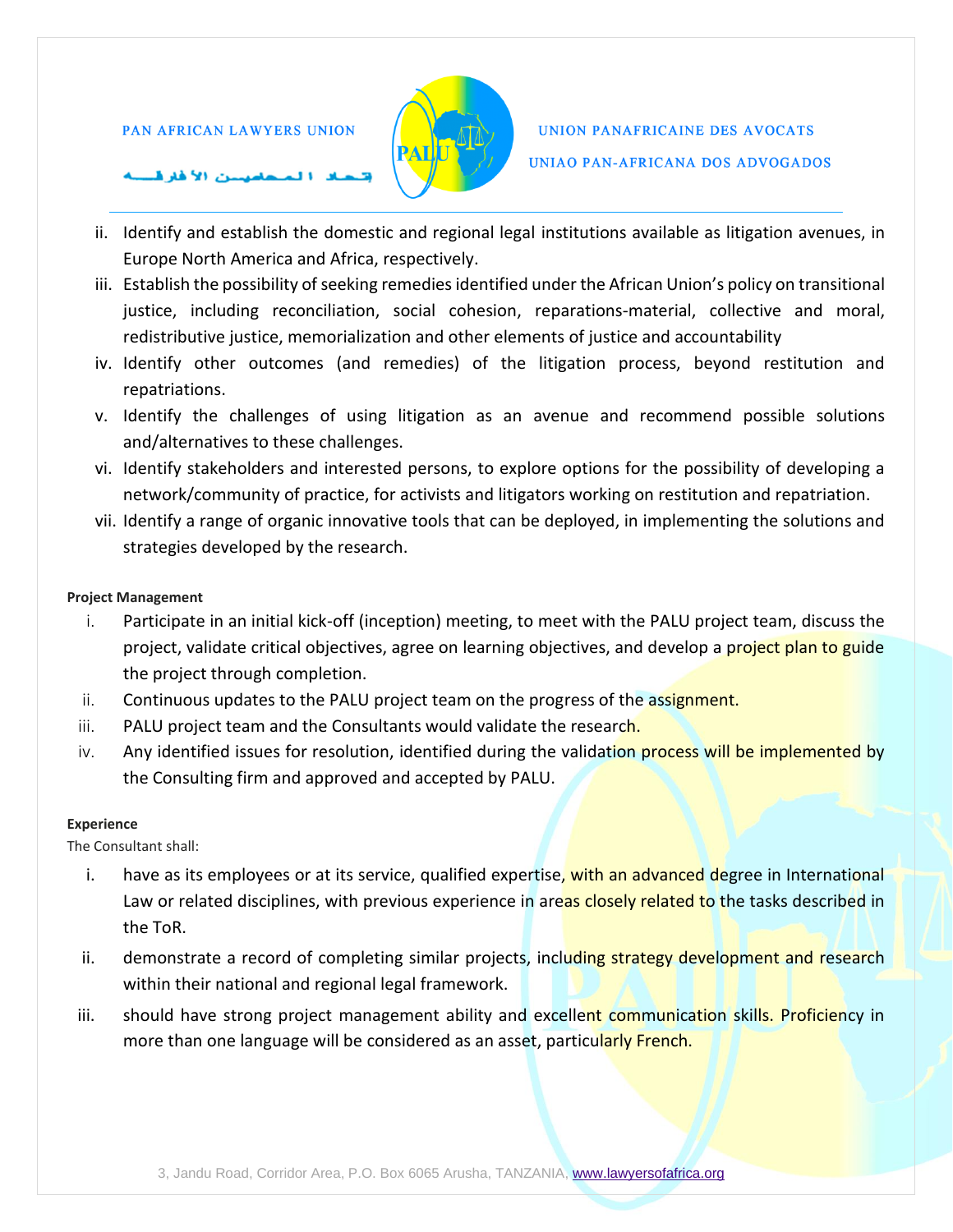سن الأفارق



## UNION PANAFRICAINE DES AVOCATS UNIAO PAN-AFRICANA DOS ADVOGADOS

#### **General Requirements**

Working closely with the PALU project team, the consultant must abide by the following general requirements.

- i. As PALU is always interested in delivering products of the highest quality, the Consultant is requested to present any suggestions or comments on how to improve the quality of the research, as well as the presentation of content.
- ii. PALU will own copyright for materials developed in the research project.

#### **Project work plan requirements**

#### **The immediate project work-plan requirements are as follows:**

- i. Provide a primary point of contact for this project and, if different, a point of contact to respond to concerns and issues, as they arise.
- ii. Work may not start until the contract has been issued and signed.
- iii. Within ten business days of the start of the project, the Consultant should be prepared to hold a project status meeting to allow PALU to assess their initial progress and to make any corrections necessary to allow for further successful development.
- iv. The Consultant should designate a project representative to attend progress meetings with the PALU project team through the period covered by this TOR.
- v. The Consultant should meet all contractually obligated communication requirements as outlined in their contract with the PALU project team. Regular communications with the Contract Project Manager are included as part of this requirement.
- vi. The assignment should be completed within **three months** inclusive of a handover to the PALU project team.

Applications that meet the above requirements need to be submitted by e-mail to [secretariat@lawyersofafrica.org](mailto:mbayard@dmiassociates.com) not later than 18<sup>th</sup> February 2022, 17:00 EAT. The applications should include the following information: -

- i. The specific region the consultant seeks to research in.
- ii. A proposed methodology.
- iii. A detailed work plan with time frames.
- iv. Financial Proposal indicating the consultancy fees.